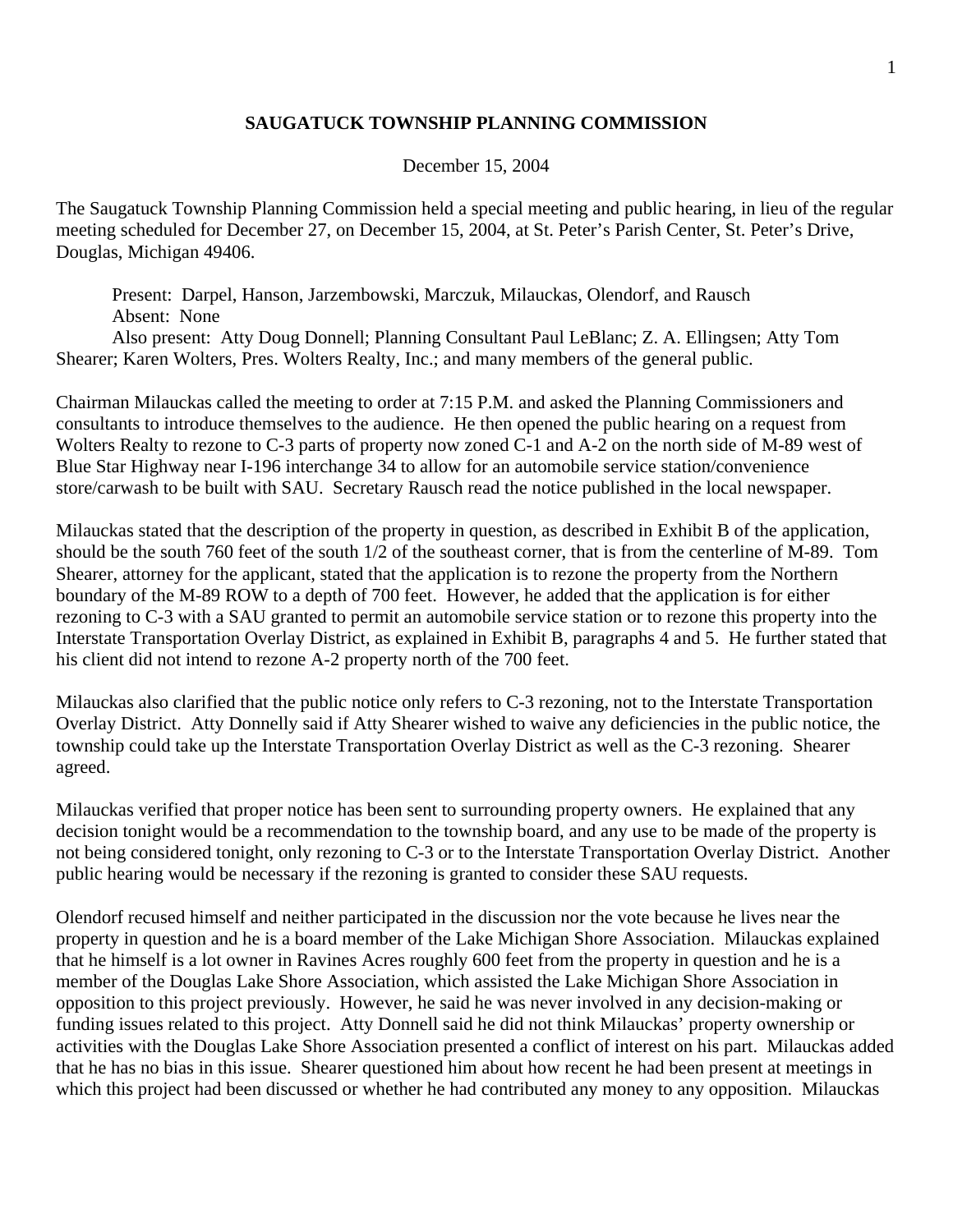answered that he had been present at such a meeting recently but he did not participate in the discussion and he had not contributed money to opposing this project. Nevertheless, Shearer registered an objection and said he thought Milauckas should recuse himself. After conferring with Atty Donnell, Milauckas proceeded to chair the hearing.

At 7:40 Milauckas opened the hearing and invited Atty Shearer to present his application. Shearer stated that he represented Wolters Realty, Inc. of Coopersville which is involved in the ownership of BP gasoline stations. He gave the history of this project going back to the year 2000, the Planning Commission and ZBA hearings, court cases and final Court of Appeals decision that Wolters Realty had not exhausted administrative remedies in the township. He introduced Karen Wolters, President of Wolters Realty. He said his client wished to leave the majority of the property in A-2 as a buffer, but if the specific portion described in the application is changed to C-3, he would return with a SAU application. He said this would be the best use for this property because it is near an interstate highway, and he listed the commercial enterprises surrounding the intersection of M-89 and Blue Star Highway. He said they have never talked about building a truck stop.

Shearer introduced Dan Emperor, a real estate appraiser from Grand Rapids, who commented on the recent rezoning to C-1 of a portion of the property in question. He stated that the most valuable property is along the interstate highway interchanges, and C-1 is a neighborhood commercial for less intensive uses, too small for the uses prevailing along interstate highways. That is why they want to expand the commercial zone and make it C-3. He maintained the C-1 zone suppresses the value of the property.

Milauckas called for comments from the Planning Commission and Marczuk asked Shearer if the application was for a truck stop, and Shearer replied, "No." Marczuk further asked if there is a "slave/master hook-up" for the diesel trucks, and Shearer said, "No."

Milauckas then asked for public comment, and Dr. Joan Saintz, 2225 63<sup>rd</sup> St., Fennville; Ed Fencl, 2492 Lakeshore Drive; Bill Petter, 500 Blue Star Hwy, South Haven; Tom Steel, 1664 Lake Michigan Drive, Fennville; Joe Leonatti, 712 Allegan, Saugatuck; Jim Birkes, 2344 Lakeshore Drive; Deborah Matthai, 6936 Hickory Lane, Fennville; Pat Denner, 3455 Clearbrook Court, Saugatuck; Larry Edris, 2534 Lakeshore Drive; Rick Vorel, 2315 Forest trail Circle, Fennville; Doug Otting, 6850 Dale Court; John Noonan, 6940 Pier Cove Lane; Mike O'Brien, 590 Hoffman, Saugatuck; Judith Schneider, 207 Maple, Saugatuck; Jan Schroeder, 6944 Lakeshore Court; Nick Otting, 6850 Dale Court; Dayle Harrison, 3108 62<sup>nd</sup> St., Saugatuck; Fred Hamlin, 6803 Dale Court; and Frank Alfieri, 2394 Lakeshore Drive, all voiced their opposition to the rezoning to C-3. Reasons given included the following: Planning ahead for adequate sewage and filtration must be done before any C-3 zoning; legal description should read "I-196" instead of "I-96," paragraph 5 of Exhibit B of the application is incorrect because property lying west of I-196 has not been zoned for Interstate Transportation Overlay District; C-3 zoning would not be harmonious with the adjacent residential and local commercial uses and would change the character of the neighborhood and be hazardous to the health, safety and welfare of persons and property nearby; C-3 zoning on this site does not conform to the township or tri-community master plans; there is no need for an automobile service station as one already exists across M-89 from this site; most of the area is residential and what commercial activities are there get little if any business from interstate traffic; increased traffic would create hazards; recent enlargement of C-1 makes the parcel useful for less intensive commercial activities and residential PUD's; Lake Michigan only 1/2 mile away is vulnerable to run-off of potentially hazardous discharges from such highly intensive commercial uses, the high value of the real estate nearby would be adversely affected; contaminated water supply in nearby properties already and possibility of contamination of neighboring stream; infrastructure lacking for the intensive uses of C-3, detention basin would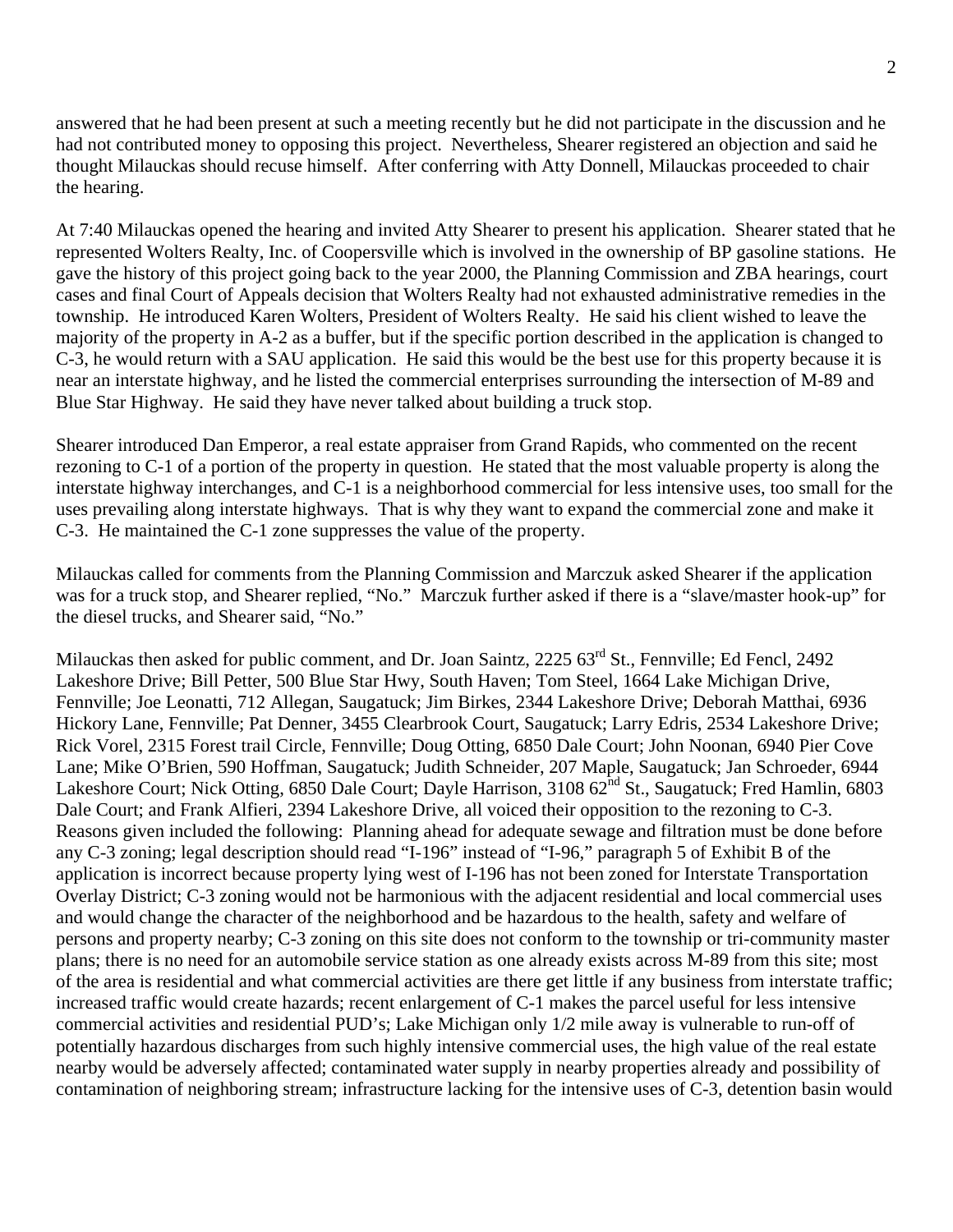be inadequate, the P. C. does not need to grant the desires of one individual, this rezoning would be precedentsetting and nearby properties would explode with intensive commercial projects and change the rural nature of the area into a bustling enterprise zone; possibility of further expansion of intensive activity to other Wolters property since access to Blue Star Highway has also been retained; overwhelmingly residential nature of neighborhood cited by a member of the Wolters family when she wanted to split off a non-conforming 1-acre lot upon which the Wolters family home sits; integrity of entrance to communities of Saugatuck and Douglas should be maintained. Several of those speaking represented the Lake Michigan Shore Association which opposes the rezoning.

In answer to a question by a member of the audience, Atty Donnell read all the uses permitted in C-3 by right and with SAU.

Letters in opposition to the C-3 rezoning included in the record came from a group of "concerned citizens" and Aqua-Tech Consultants, both of which contain technical studies of the area and its present and potential future contamination problems. Other letters in opposition also came from Paul Hourihan of Fennville; Joan Saintz; Lynn Pike of Golden, Colorado; Janet Schroeder; Rose Deets, 2513 Lakeshore Drive; Frank Alfieri on behalf of the Lake Michigan Shore Association; Edwin Galka, 2264 Blue Star Hwy.; Don and Debbie Snider, 6976 Lakeshore Ct.; Jim and Patricia Birkes; Edward Fencl; and Kelly R. Johnson, 2454 68<sup>th</sup> St.; and one from Lynn Kirkaldi of Fennville regarding the SAU application.

Milauckas called upon Consultant Paul LeBlanc to summarize his findings and recommendations in regard to the rezoning. He read from his memo dated December 10, commenting that at the time he wrote this memo he was not aware of the application for Interstate Transportation Overlay zoning. Other than the concerns already expressed by audience members, he said there is no need for additional C-3 zoning in the township because the amount currently available exceeds the demand. He enumerated six criteria for considering rezoning: (1) Is development under the current zoning reasonable? Yes; (2) Is the rezoning consistent with the goals, policies, and future land use of the comprehensive plan? No; (3) Is the site capable of accommodating the allowed uses, based on size and environmental conditions? Yes for C-1, but not for C-3; (4) Are the rezoning and all the allowed uses compatible with the surrounding land uses? Not generally; (5) Is the public infrastructure capable of servicing all of the uses allowed in the proposed district? Not for C-3, fire protection inadequate to fight fires caused by the kinds of materials used in gas stations; (6) Is there a need for additional land in the proposed district? No, 106 acres of C-3 exist in the township of which 98 are vacant.

LeBlanc recommended denial of the request to rezone to C-3 for the following reasons: Rezoning to C-3 would create an isolated island of C-3 in the midst of low intensity commercial and residential zoning; the rezoning is inconsistent with the goals, policies and overall direction of the adopted Comprehensive Plans; the uses permitted are not compatible with the existing and potential land use patterns of the adjacent properties; the C-3 zoning could place demands on the public infrastructure beyond the ability to service the allowed uses; a number of permitted C-3 uses, including the use proposed by applicant, involve a higher risk of fire, and the lack of public water supply to the property creates an undesirable risk to public health and safety; other locations already exist in the township for the uses proposed; the applicant has not demonstrated a need for additional C-3 zoned property; approval of the rezoning would create a surplus of C-3 land in the township; the Zoning Ordinance provides ample flexibility for the owner to combine the A-2 and C-1 portions of its property to accommodate an integrated development plan, possibly involving both residential and low intensity commercial, with adequate buffer for adjacent property uses.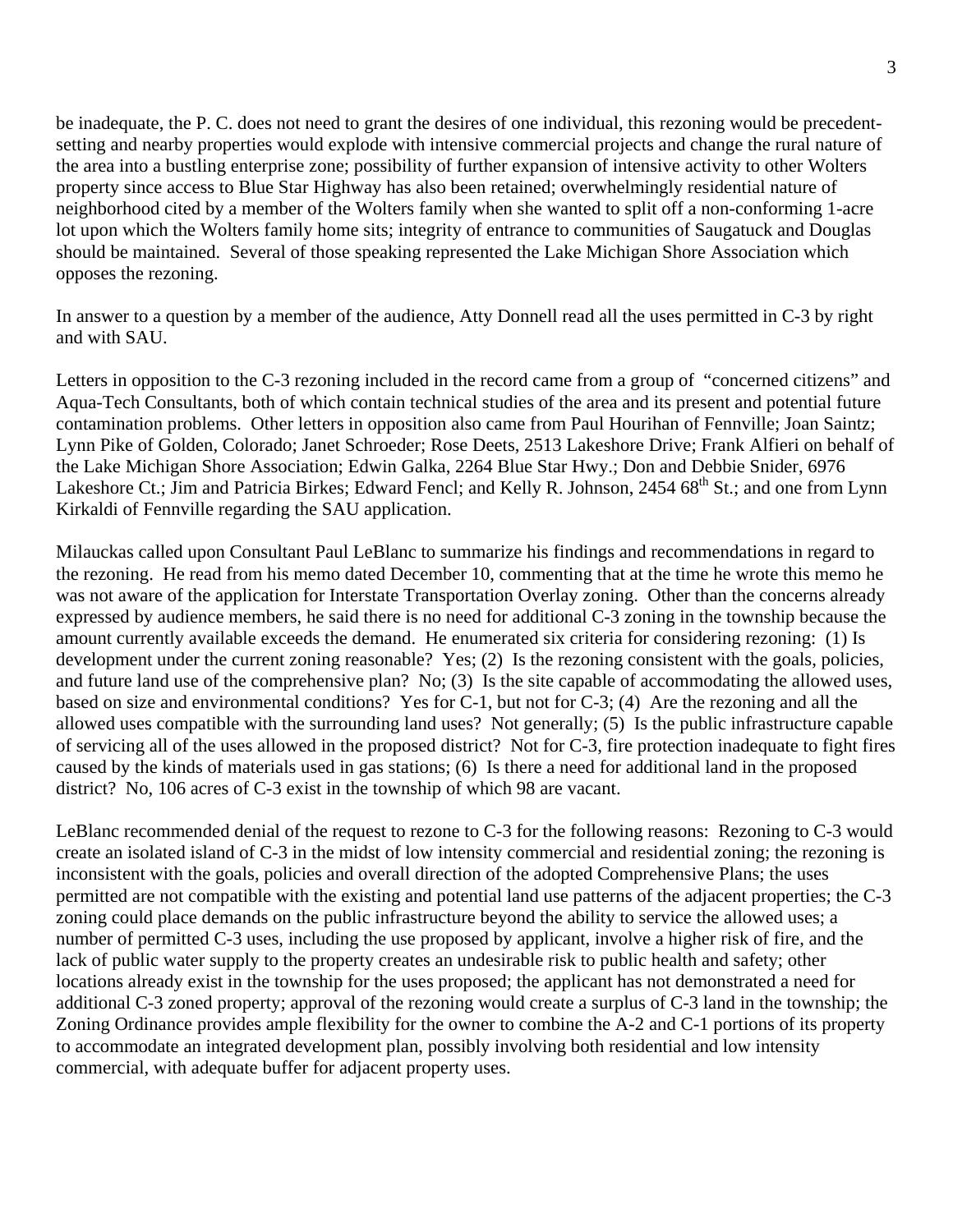There being no further public comment, Rausch made a motion to close the public comment portion of the hearing and Darpel seconded. The motion carried.

There was a brief recess, at which time Atty Shearer and his client Karen Wolters exited the meeting because of Shearer's family emergency. At 9:35 the meeting resumed and Milauckas said adding the Interstate Transportation Overlay District to the discussion did not accomplish much because there is no such thing as a separate Interstate Transportation Overlay District; it is only an overlay over another zone. Donnell further explained that the Zoning Ordinance allows an automobile service station as a right without SAU only in the C-3 zone if it is in an Interstate Transportation Overlay District, but that SAU is needed for an automobile service station in a C-3 zone which is not in an Interstate Transportation Overlay District. He surmised that Shearer was asking for C-3 and Transportation Overlay, but he urged the P. C. to take up the C-3 zoning and added that if the C-3 is denied, the Interstate Transportation Overlay District becomes a moot point. Only if the C-3 is granted would it be necessary to take up the Interstate Transportation Overlay issue.

The Planning Commission discussed LeBlanc's recommendations. Milauckas said Atty Shearer had told him to continue with the proceedings, he had nothing to add, and asked the P. C. to be fair in its determination.

Rausch made a motion, supported by Darpel, to adopt the following resolution:

WHEREAS, Wolters Realty, Ltd. ("Wolters") submitted an application for rezoning of the following-

described property:

The South 760 feet of the South 1/2 of the Southeast 1/4 of Section 32, Town 3 North, Range 16 West lying East of I-196 except the South 290 feet of the East 410 thereof; also except the North 700 feet of the South 990 feet of the East 324 feet thereof; also except the East 474.11 feet of the North 244 feet thereof

Currently, said property is located in the C-1 and A-2 Zoning Districts, and Wolters' application requested that

said property be rezoned to the C-3 District;

WHEREAS, Wolters' counsel, at the public hearing, requested the Planning Commission to treat Wolters' rezoning application as requesting rezoning to the C-3 District or Interstate Transportation Overlay District, and Wolters' waived any defect in notice of the public hearing which did not reference a request for rezoning to the Interstate Transportation Overlay District;

WHEREAS, the Planning Commission agreed to treat Wolters' rezoning request as one seeking rezoning to the C-3 District or the Interstate Transportation Overlay District consistent with Wolters' request and waiver of notice defects;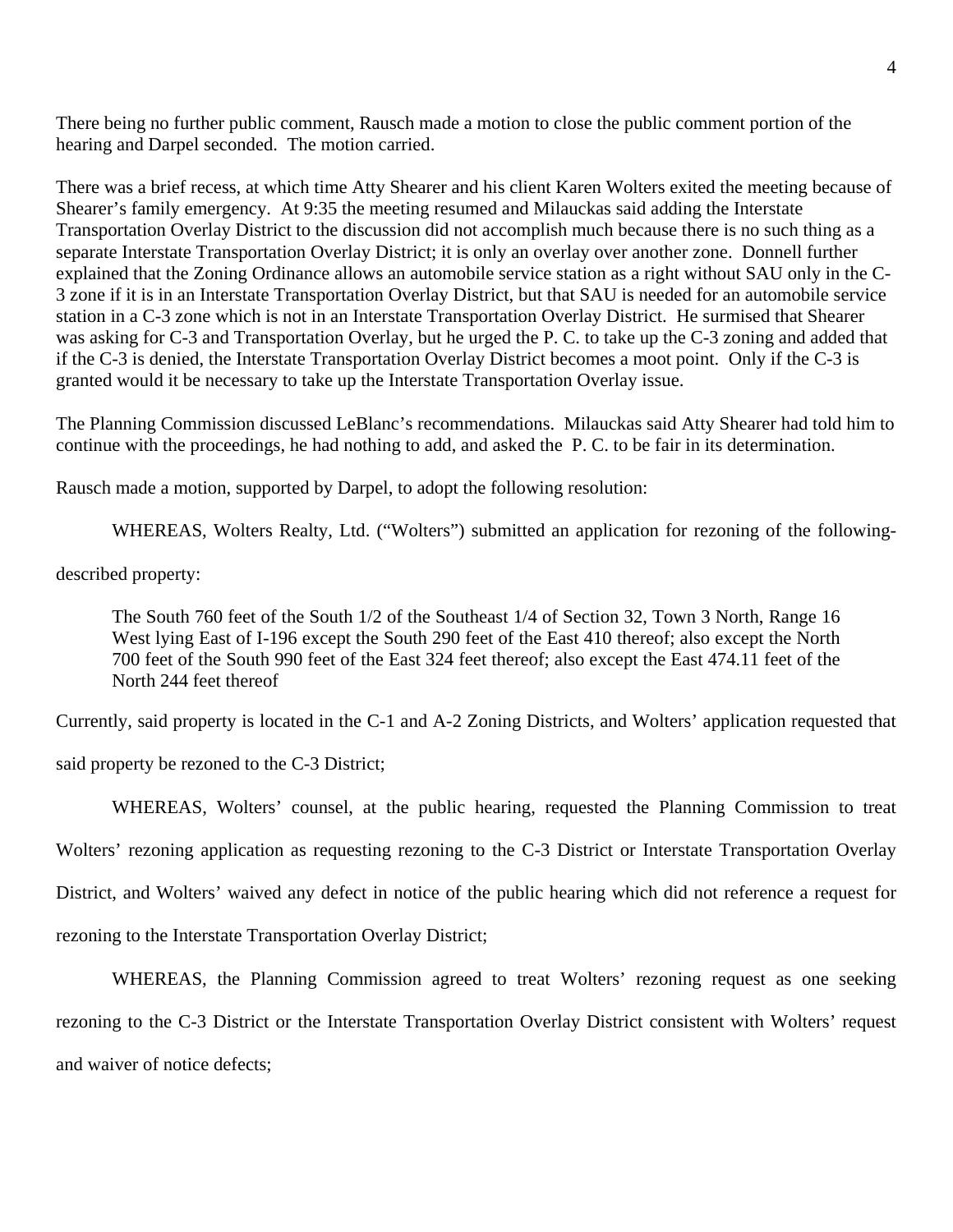WHEREAS, the Planning Commission has reviewed the Application materials submitted by Wolters, received written input from the public and conducted a public hearing on December 15, 2004, at which Wolters and its attorney were allowed to make a presentation regarding Wolters' request, and further input from the public was received;

WHEREAS, said public hearing was held pursuant to notices required by law; and

WHEREAS, the Planning Commission received further input from its Planning Consultant, Paul LeBlanc.

#### **RESOLUTION REGARDING REZONING REQUEST BY WOLTERS REALTY**

#### NOW, THEREFORE, IT IS HEREBY RESOLVED AS FOLLOWS:

The Planning Commission recommends that Wolters' Application for rezoning of the subject parcel be DENIED.

1. The Planning Commission has evaluated the Application for rezoning in the context of the Township and the Tri-Community Comprehensive Plans and has concluded that the more intensive C-3 use of this parcel is inconsistent with both of these plans. In particular, both plans call for C-3 land uses to be limited to the areas around Exit 36 and Exit 41 where such development has already become established, particularly at Exit 41. The Planning Commission agrees with the report of Mr. LeBlanc discussing these master plans and the lack of consistency of the rezoning request with these master plans.

2. The Planning Commission has concluded that the current zoning of this property does not deprive the owner of many viable and economic uses of the property which are consistent with the Township and Tri-Community Comprehensive Plans. Such uses in the C-1 and A-2 Districts are specified in Sections 40-367, 368 and 40-182, 183 of the Township Zoning Ordinance.

3. The proposed rezoning is not consistent with the largely residential and low intensity commercial uses in the surrounding area. Uses permitted in the C-3 District are the highest intensity commercial uses allowed under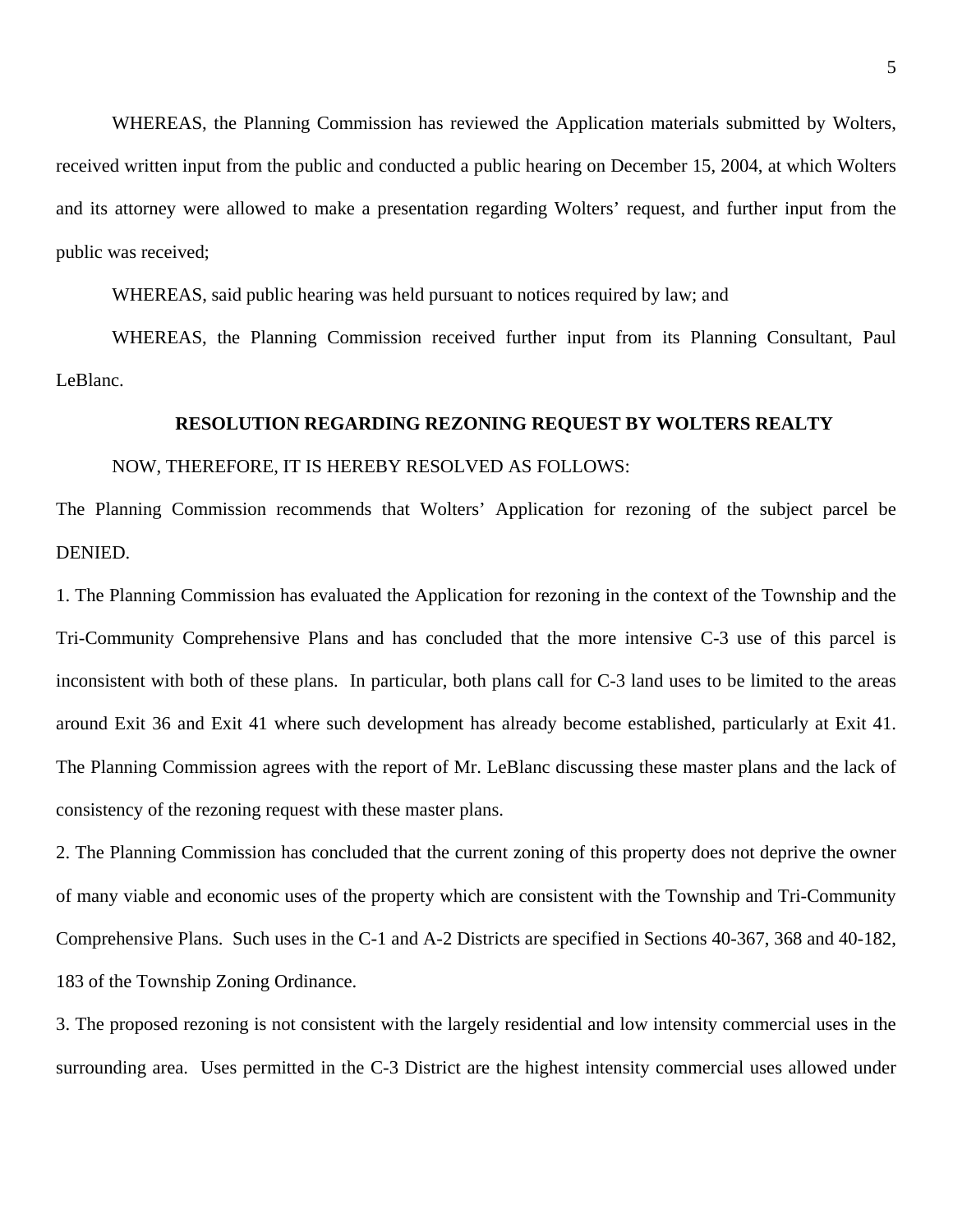the Township Zoning Ordinance, and are inconsistent with the nature and character of the area surrounding this property, which is predominantly residential with several low intensity commercial uses.

4. There is no public sewer or water available at this site, nor is such service anticipated at any time in the near future. Some of the permitted C-3 uses involve the handling and storage of highly flammable material such as gasoline, and the availability of public water is important to provide adequate fire fighting capabilities and to minimize the health and safety risks to the public. Furthermore, some of the uses permitted in the C-3 Zoning District involve significant wastewater discharges, such as discharges from a car wash, and public sewer is better suited for disposal of such wastewater than on-site disposal methods.

5. There is already an abundance of vacant, unused land located in the existing C-3 District in the Township, and no shortage of C-3 zoned land exists in the Township. Rezoning this property to C-3 is not necessary because of any inadequate supply of C-3 zoned land in the Township.

The Planning Commission recommends that the Township Board deny the applicant's request for rezoning.

 $\overline{\phantom{a}}$  , and the contract of the contract of the contract of the contract of the contract of the contract of the contract of the contract of the contract of the contract of the contract of the contract of the contrac

Ayes: Hanson, Milauckas, Darpel, Rausch, Marczuk, Jarzembowski; Nays: None.

RESOLUTION DECLARED ADOPTED.

 Secretary, Saugatuck Township Planning Commission

Olendorf rejoined the Planning Commission at 10:05 P.M.

Darpel made a motion to approve the revised minutes of October 25 and Rausch seconded. The motion carried. Rausch made a motion to approve the minutes of October 28 and Darpel seconded. The motion carried. Marczuk made a motion to approve the minutes of November 22 and Darpel seconded. The motion carried.

Milauckas read a letter from Joe Leonatti regarding linking green spaces in bike paths and offering his help. Milauckas said he had responded to the letter referring Leonatti to the Comprehensive Plan and stating that there is a map of proposed non-motorized trails available in the Township Office.

Milauckas brought up the letter from Kathleen Byrne of Blue Skies Nursery in which she asked to be reimbursed for the "useless" paved bike path she put in at the request of the P. C. Rausch referred to the minutes of Feb. 26, 2001, in which the P. C. asked Byrne to create an 8-foot bike path of bark within the 16-foot area near the ROW. It was determined that Byrne had done more than was requested, and a response will be